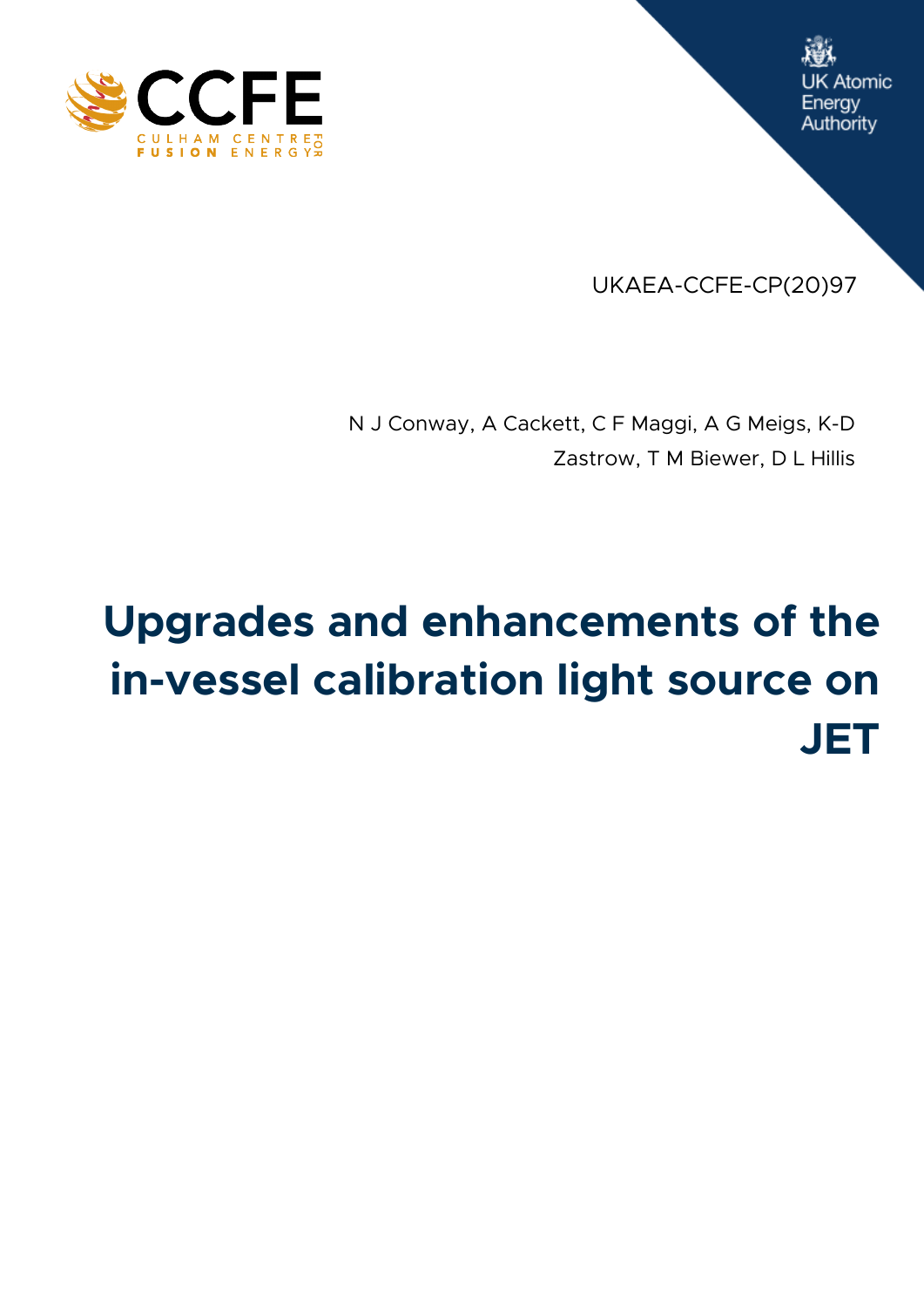This document is intended for publication in the open literature. It is made available on the understanding that it may not be further circulated and extracts or references may not be published prior to publication of the original when applicable, or without the consent of the UKAEA Publications Officer, Culham Science Centre, Building K1/0/83, Abingdon, Oxfordshire, OX14 3DB, UK.

Enquiries about copyright and reproduction should in the first instance be addressed to the UKAEA Publications Officer, Culham Science Centre, Building K1/0/83 Abingdon, Oxfordshire, OX14 3DB, UK. The United Kingdom Atomic Energy Authority is the copyright holder.

The contents of this document and all other UKAEA Preprints, Reports and Conference Papers are available to view online free at [scientific-publications.ukaea.uk/](https://scientific-publications.ukaea.uk/)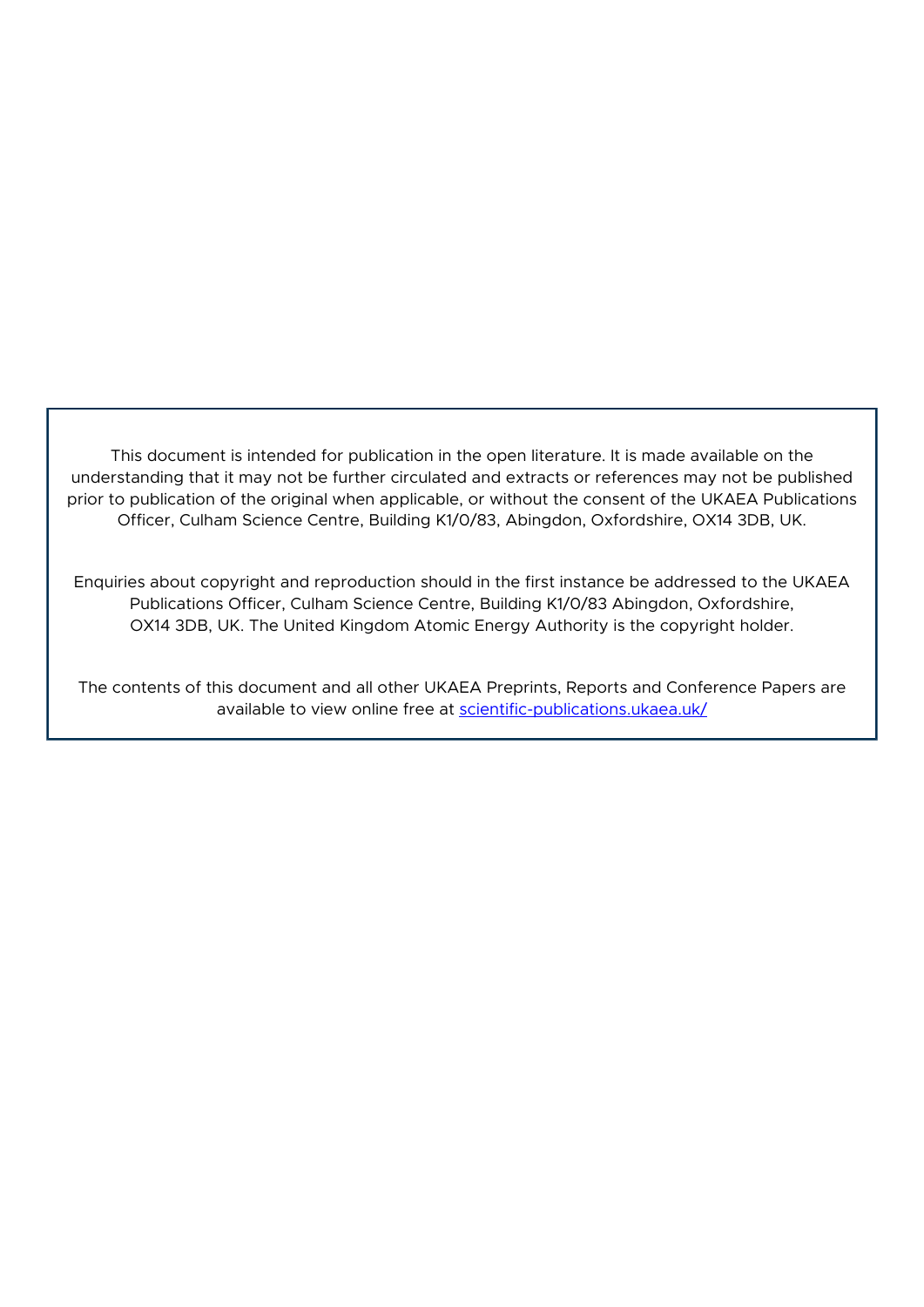## **Upgrades and enhancements of the in-vessel calibration light source on JET**

N J Conway, A Cackett, C F Maggi, A G Meigs, K-D Zastrow, T M Biewer, D L Hillis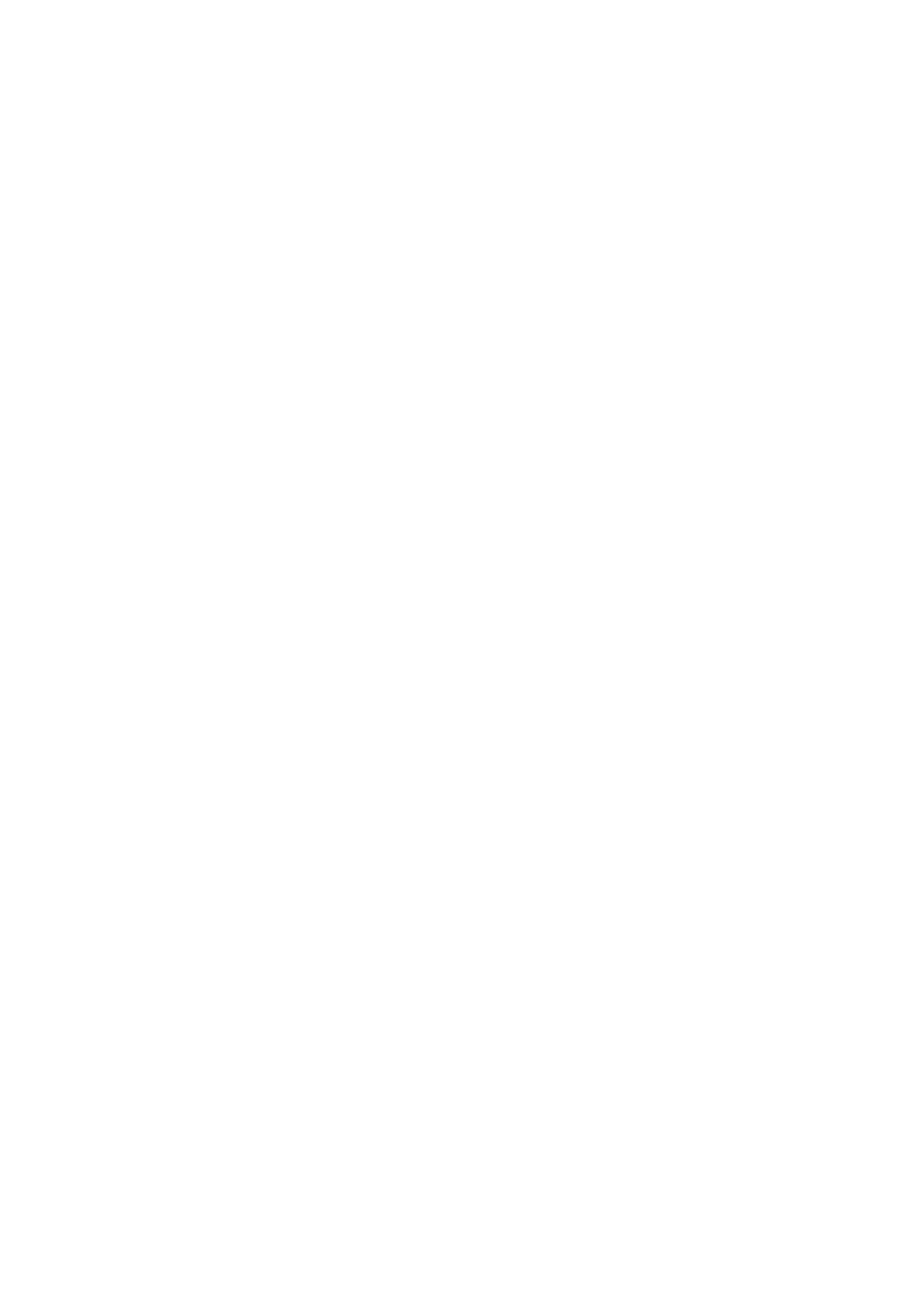### **Upgrades and enhancements of the in-vessel calibration system on JETa)**

N J Conway,1<sup>,b)</sup> A J Cackett,1 C F Maggi,1 A G Meigs,1 K-D Zastrow,1 T M Biewer,<sup>2</sup> D L Hillis<sup>2</sup>

*<sup>1</sup>UKAEA/CCFE, Culham Science Centre, Abingdon, Oxon, OX14 3DB, UK <sup>2</sup>Oak Ridge National Laboratory, Oak Ridge, TN 37831-6169, USA*

(Presented XXXXX; received XXXXX; accepted XXXXX; published online XXXXX) Since 2010, an in-vessel calibration light source (ICLS) has been used periodically on JET to calibrate a range of diagnostics at UV, visible and IR wavelengths. During shutdowns, the ICLS (which is essentially an integrating sphere) is positioned within the vacuum vessel by the remote handling (RH) system. Following the 2013 calibration runs, several changes were made to improve the efficiency and quality of the calibrations. Among these was the replacement of a 20 m "umbilical" cable which carried power and other electrical signals through a vessel port to/from a control cubicle. A lightweight 2 m cable now plugs directly into a single connector on the "chest" of the RH manipulator, greatly reducing the time required for deployment and improving operational flexibility (e.g. the vessel access "floor" no longer needs to be installed). This change also means the system would be compatible with calibrations after a high neutronfluence period of operation. An on-board micro-spectrometer now allows for real-time verification of the emitted spectrum. Finally, new "baffles" were designed and installed within the integrating sphere itself, greatly improving the spectral radiance uniformity at non-normal viewing angles (necessary due to orientation uncertainties with the RH system).

#### **I. INTRODUCTION**

The JET in-vessel calibration light source<sup>1</sup> (ICLS) has been successfully used on a number of occasions since 2010 for the absolute calibration of diagnostics from UV to NIR wavelengths. The calibrations are performed when opportunities arise, which is typically whenever remotehandling (RH) activity takes place inside the vacuum vessel. At the heart of the system is an absolutely calibrated 12" integrating sphere with a 4" aperture and 4 internallymounted lamps (2 each of 5 W and 100 W nominal power) which is positioned within the vacuum vessel by the RH manipulator system<sup>2</sup>.

Following the 2013 calibration runs, a number of enhancements were initiated. These drew on the experience gained from deploying and operating the ICLS within JET and the particular challenges posed by the RH environment. Chief among them was the goal of dispensing with the original "umbilical" cable, for several reasons (see below). The aim was to be able to simply plug the system into the "chest connector" (an electrical connector block on the main body of the "MASCOT" RH manipulator system) like other in-vessel tooling and inspection equipment. If successful, this would open up new possibilities for upgrades to the system, such as an on-board spectrometer.

b)Author to whom correspondence should be addressed: [Neil.Conway@ukaea.uk.](mailto:Neil.Conway@ukaea.uk)

#### **A. Motivation for replacing the umbilical**

This was mainly driven by efficiency concerns and the wish to permit use of the system after the planned "DTE2" deuterium-tritium campaign on JET (the DT pulses will greatly increase the radio-activation of structures within the JET torus hall and lead to access restrictions for personnel). The original umbilical was very heavy (total cable mass was  $\sim$ 20 kg, roughly double the mass of the ICLS itself), putting extra strain on the motors which drive the RH system – pauses were sometimes required to allow the motors to cool down. Furthermore, the cable often became snagged on obstacles, e.g. small gaps in the vessel manned-access floor (MAF), while the ICLS was being moved around the vessel; this caused significant delays. Also, calibrations could only be performed while the MAF was present in the vessel (since the umbilical lay on top of the MAF), reducing the flexibility for scheduling calibrations within a shutdown. Finally, the umbilical had to be fed into the vessel through a port; since there is beryllium and tritium contamination within JET, this necessitated the use of an "isolator" (essentially an in-situ PVC glove box) for holding and manipulating the umbilical. However, during shutdowns the vacuum vessel is held below atmospheric pressure (again, to prevent the spread of contamination), and thus isolators collapse onto their contents under the suction from the vessel port. This made the insertion of the cable a difficult job which routinely took hours to complete while in very close proximity to the vacuum vessel. Therefore, this was not an activity which could reasonably have been performed after significant radio-activation of the machine, as will occur in the DTE2 campaign, because the radiation dose to personnel would have been unacceptably high.

a)Published as part of the Proceedings of the  $22<sup>nd</sup>$  Topical Conference on High-Temperature Plasma Diagnostics (HTPD 2018) in San Diego, California, USA.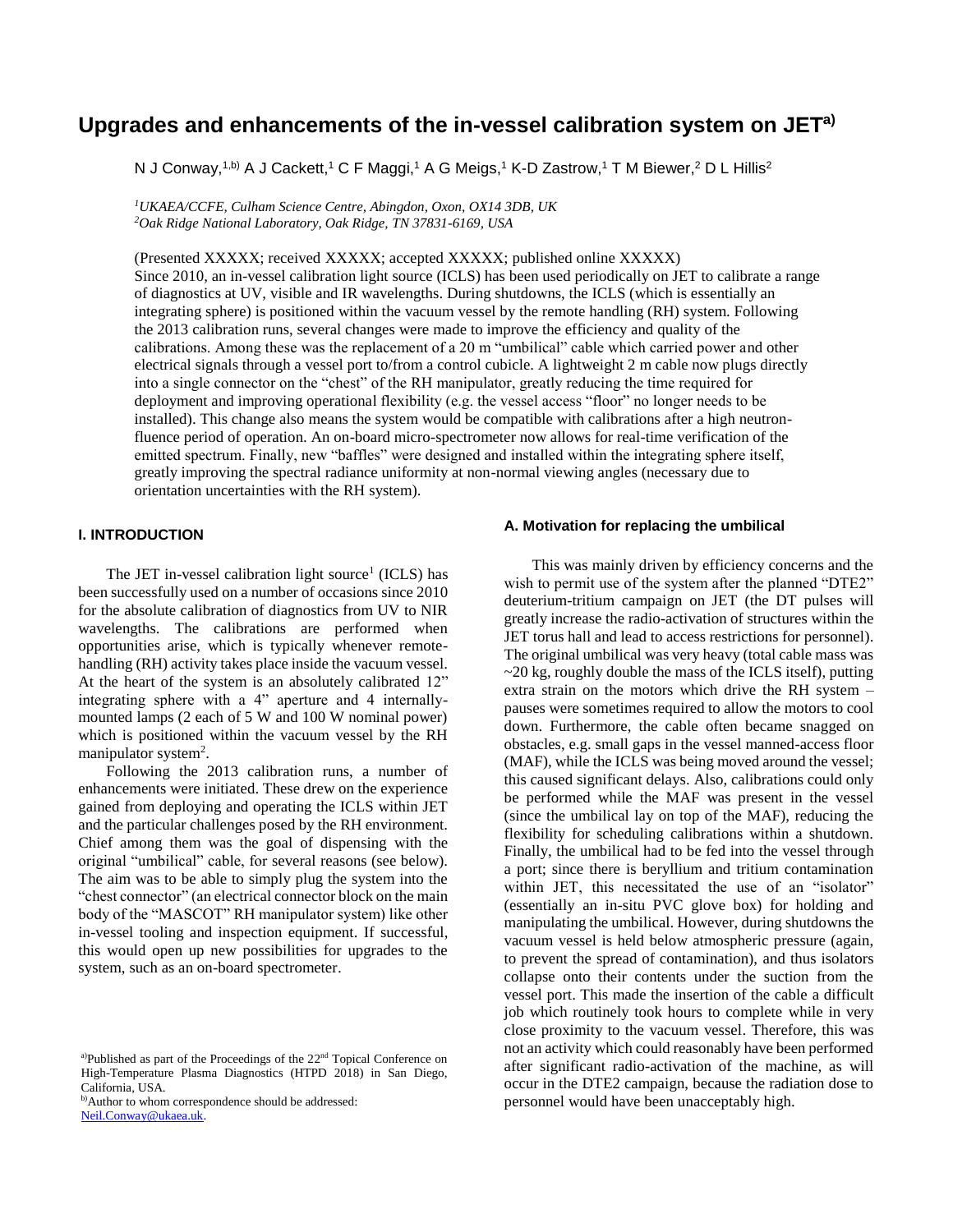#### **B. Other enhancements**

The ICLS has an on-board photometer, consisting of a photodiode with a photopic filter. This is used as a crosscheck that the output is in line with the reference values. If, for example, the sphere aperture is positioned too close to partially reflective surfaces, the photometer reading rises significantly, providing a warning that the spectral radiance will not match the calibrated curve. Equally, if the spectral output of a lamp has varied, the photometer can in principle be used to re-scale the spectral radiance to account for the change, but this is really only valid near the peak of the photopic filter (centred at  $\sim$  555 nm, full-width at halfmaximum  $\sim$  100 nm) or if there is reason to believe that the colour temperature has not changed. However, as tungstenhalogen lamps age, the spectral radiance curve can change shape, due to the combination of various effects (including evaporation of tungsten from the filament and redeposition onto both the filament and the envelope). It was therefore considered desirable to fit a compact spectrometer to the ICLS to complement the photometer and provide information on spectral stability (and potentially correct for changes, whatever the source).

Another improvement related to the on-board cameras which view the shutter. The original CCTV units had some issues – e.g. their monochrome images sometimes made it hard to distinguish spurious reflections of in-vessel lights from the light intentionally projected onto the shutter from optical fibres to help position the ICLS. Also, at low light levels, noise could be a limiting factor. Improved cameras were sought which could provide colour images with improved low-light performance.

#### **II. REALISATION**

#### **A. Feasibility study**

The first step was to assess the feasibility of operating the ICLS via the wiring harness that runs between the MASCOT chest connector and the RH "boom interface cubicle" (BIC), where the connections to the main ICLS power & control cubicle would be made. The main section of articulated boom<sup>2</sup> which supports the remote manipulator is over 12 m long, and the other sections of cable (e.g. boom to BIC) add another ~20 m to this. The available conductor cross-sections are generally smaller than those used in the original umbilical (see below).

One of the key unknowns was whether the electrical current to the lamps could be maintained with adequate precision over a longer and more resistive circuit with many connections along the way, especially given that the connection resistances were believed likely to vary when the boom moved. In fact, the concept of using the chest connector had already been considered during the original development of the ICLS, but it was recognised at that time to be a high-risk option with R&D requirements for which there was inadequate time and so the lower-risk direct umbilical was selected instead, despite its disadvantages.

It was also necessary either to ensure that a sufficient number of conductors of the appropriate type were available to carry the various power/signals for the ICLS or to identify an alternative power & control scheme which reduced the required conductor-count appropriately.

#### *1. Wiring scheme*

To make the upgrade as simple and cost-effective as possible, the intention was to re-use the existing power and control scheme if possible. This approach required at least as many conductors as had been used by the original umbilical.

The four lamps used one pair of conductors each (so as to preserve independence of the lamp circuits and prevent a fault on one lamp's PSU from damaging multiple lamps). Three coaxial signal cables were used: one for the on-board photometer, to carry the sub-nA currents from its photodiode, and two more for the CCTV cameras, to carry the MHz-bandwidth video signals. The power to the cameras (12 V DC,  $\sim$  200 mA) and the LED torch ( $\sim$ 1.5 A @ 3.5 V) used another pair each. Finally the the shutter system (stepper motor and limit switches) needed 9 conductors. Grand total for the original umbilical: 27 conductors. The 100 W lamps (nominally 12 V, 8 A) were connected to 12 AWG wires, and everything else (apart from the coaxial cables) used 22 AWG wiring, including the 5 W lamps (nom. 12 V , 400 mA)

The RH chest connector (Fig 1) meets the ARINC 404 standard (designed for aerospace applications) and has a 106-way shell; roughly 40 pins of the connector are actually populated, 32 of which can be linked to the BIC. The current rating of the individual connector pins is only 5 A, but fortunately five of the conductors within the cable harness were each linked to a pair of such pins, and only four 8 A conductors were actually required (two per 100 W lamp). The harness also included three co-ax cables – exactly the number required for the ICLS.

The 12 AWG wiring used for the 100 W lamps in the original umbilical has an effective cross-sectional area of ~ 3.3 mm<sup>2</sup> . The heaviest-gauge wiring available in the boom was only 1  $mm<sup>2</sup>$  (8 such conductors) and thus much more resistive, but at 8 A the power dissipation in each conductor pair is only  $\sim$  2 W/m so overheating was not a concern. The other available boom wiring consisted of shielded twistedpair (24 AWG, 4 pairs) and  $0.25$  mm<sup>2</sup> single wires (10 conductors).



FIG. 1. The ICLS RH chest connector assembly in close-up (showing the high pin-density) and installed in the mating connector on the MASCOT chest (the gripper jaws are visible on the far right).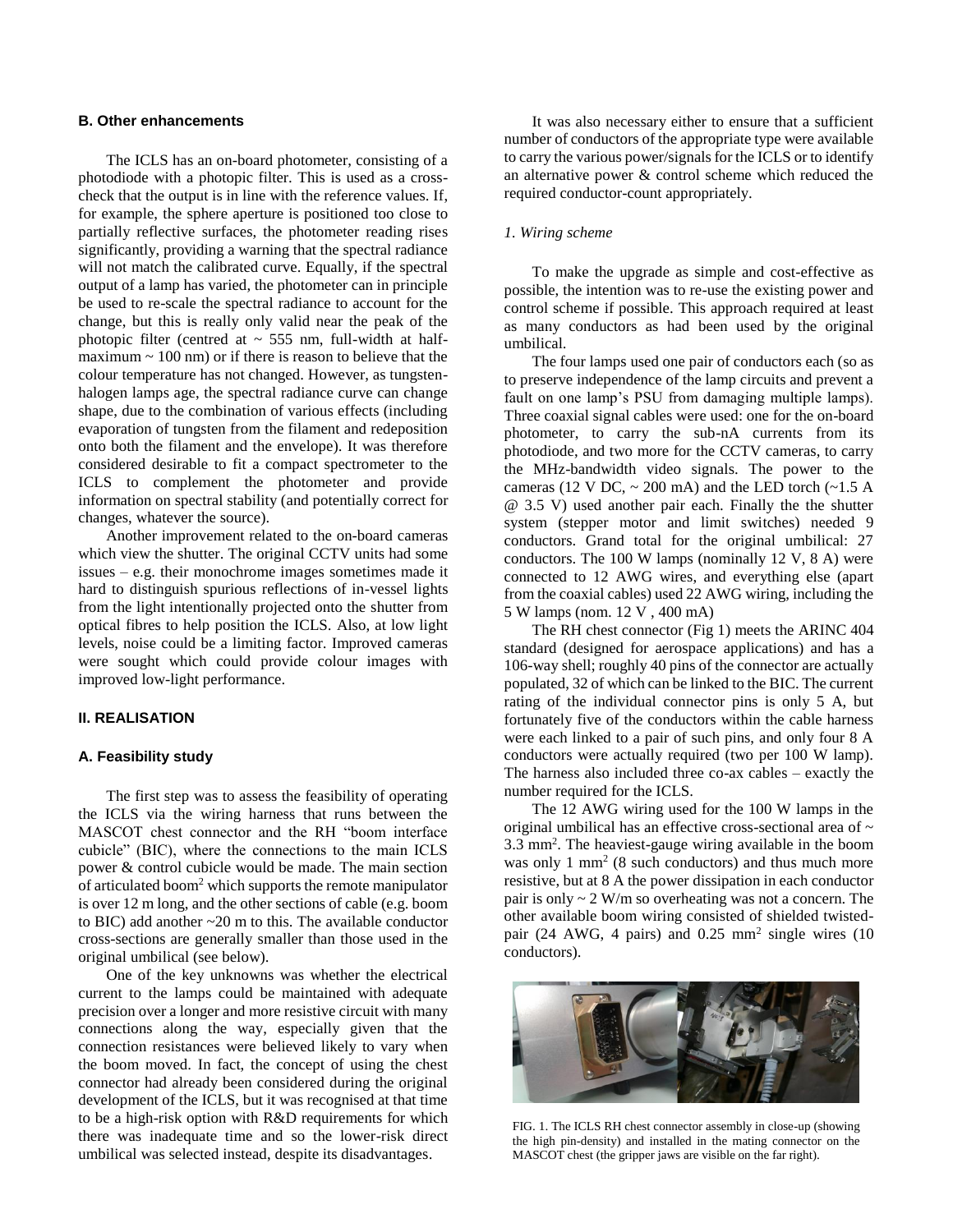In short, the wiring harness had sufficient capacity to duplicate the original connection scheme.

#### *2. Initial testing*

The ICLS lamp power supplies are digitally programmable units, configured for constant-current mode. Careful tests were performed to assess the impact of having a more resistive cable, and of sudden changes in circuit resistance – firstly on dummy resistors, and then on the actual ICLS lamp circuits. The tests demonstrated that the power supplies reacted very quickly to step changes in resistance, returning to the nominal current value in well under a second. When the ICLS lamps were tested, the photometer readings showed that the system luminance was identical (to much better than 1%) with low and high resistance cables. The modified wiring dramatically increased the total voltage required for the 100 W lamps (from  $\sim$  13 V to  $\sim$  29 V), but this was well within the capacity of the power supplies.

The other elements of the system were also tested with full length dummy cables of the types used in the RH boom to ensure they would still function: shutter system, video cameras and photometer. All of these tests were successful.

#### *3. On-board enhancements*

With 32 conductors available for use, and only 27 needed to duplicate the original connection scheme, there was some spare capacity. It was decided to use two of the twisted-pair cables to attempt to provide the ICLS with a Fast Ethernet (100 Mbps) network link. This was to be connected to a compact on-board computer which would interface to other peripherals, such as a spectrometer and additional cameras.

After exploring various options for the on-board computer and peripherals, the most promising candidates were selected and tested. The Raspberry Pi Model B+ was the chosen computer – primarily because it had very low power requirements  $({\sim} 5 \text{ W})$ , plus built-in Ethernet and USB capabilities. The STS-VIS micro-spectrometer from Ocean Optics was selected, based on its compact size (40 x 42 x 24 mm, 60 g) and the availability of software to permit the Pi to serve spectra directly to a web browser in addition to local storage for later analysis. It was coupled to a short optical fibre viewing the interior of the sphere. (Typical set-up: one spectrum recorded every 10 seconds, by averaging 150 spectra, each of 15 ms exposure time; specifications: 350 – 800 nm, 6 nm FWHM with 100  $\mu$ m slit.) A number of webcams were tested with the Pi and their low-light performance was generally very good (partly owing to their ability to use a long exposure time when required, unlike the CCTV cameras which were limited to 1/60 s exposure). A camera with a hardware-MJPEG capability was chosen (Microsoft LifeCam HD 6000) because the MJPEG output minimised the CPU load on the Pi during video streaming. Power to all of these systems was provided at 5.1 V  $(\sim 2 \text{ A})$  by an on-board DC-DC convertor fed by an uprated 12 V supply shared with the CCTV cameras.

#### **B. Implementation**

With the feasibility proved, the next steps were the manufacture of a new umbilical cable to link the chest connector to the ICLS, plus an equivalent cable to link the ICLS cubicle to the BIC, followed by full testing with the RH system in JET's in-vessel test facility (IVTF) – this would become the first test of the ICLS on the actual RH boom wiring harness.The IVTF is a full-scale mock-up of three-quarters of the JET vessel, within which the RH booms & MASCOT are deployed so that tasks can be rehearsed and new operatives trained between shutdowns.

#### *1. New umbilical*

After discussions with RH personnel about the requirements (including maintainability) for the new umbilical, it was decided to make it readily dismountable from the ICLS for rapid replacement (via a manned entry to the boom enclosure). This was achieved by using a combination of LEMO and BNC connectors for the various wiring. Two cable assemblies were manufactured, so that a spare was always available. The length for the cable was set at 2 m – long enough to let MASCOT position the ICLS in any required position and orientation, but not so long as to drag on the vessel floor. The wire types used were identical to those within the boom harness.

#### *2. Testing in the IVTF*

With the new umbilical and on-board electronics completed, the complete system was tested in the IVTF in August 2014, prior to the February 2015 calibration run.

All of the lamps functioned as expected, and the luminance measurements from the on-board photometer indicated that the lamps were operating at the correct currents. The shutter drive and on-board CCTV cameras also worked well. One issue was found: the wired Ethernet didn't work over the boom cabling. However, the on-board electronics were still successfully tested through the use of a USB WiFi adaptor plugged into the Pi.

Despite WiFi working well in the IVTF, there was little confidence that it would be usable in the (more enclosed) JET vessel itself, as reflections of the radio signal were expected to be a problem. An alternative networking solution was therefore required, and a promising candidate was found: VDSL2 "Ethernet extender" units, which use a high-frequency carrier over a single twisted-pair cable – technology created for domestic broadband data provision. A second IVTF test of the full system was carried out using off-the-shelf VDSL2 units and data rates of over 40 Mbps were achieved with good stability and low latency. This bandwidth was more than sufficient for transferring spectra and streaming video data.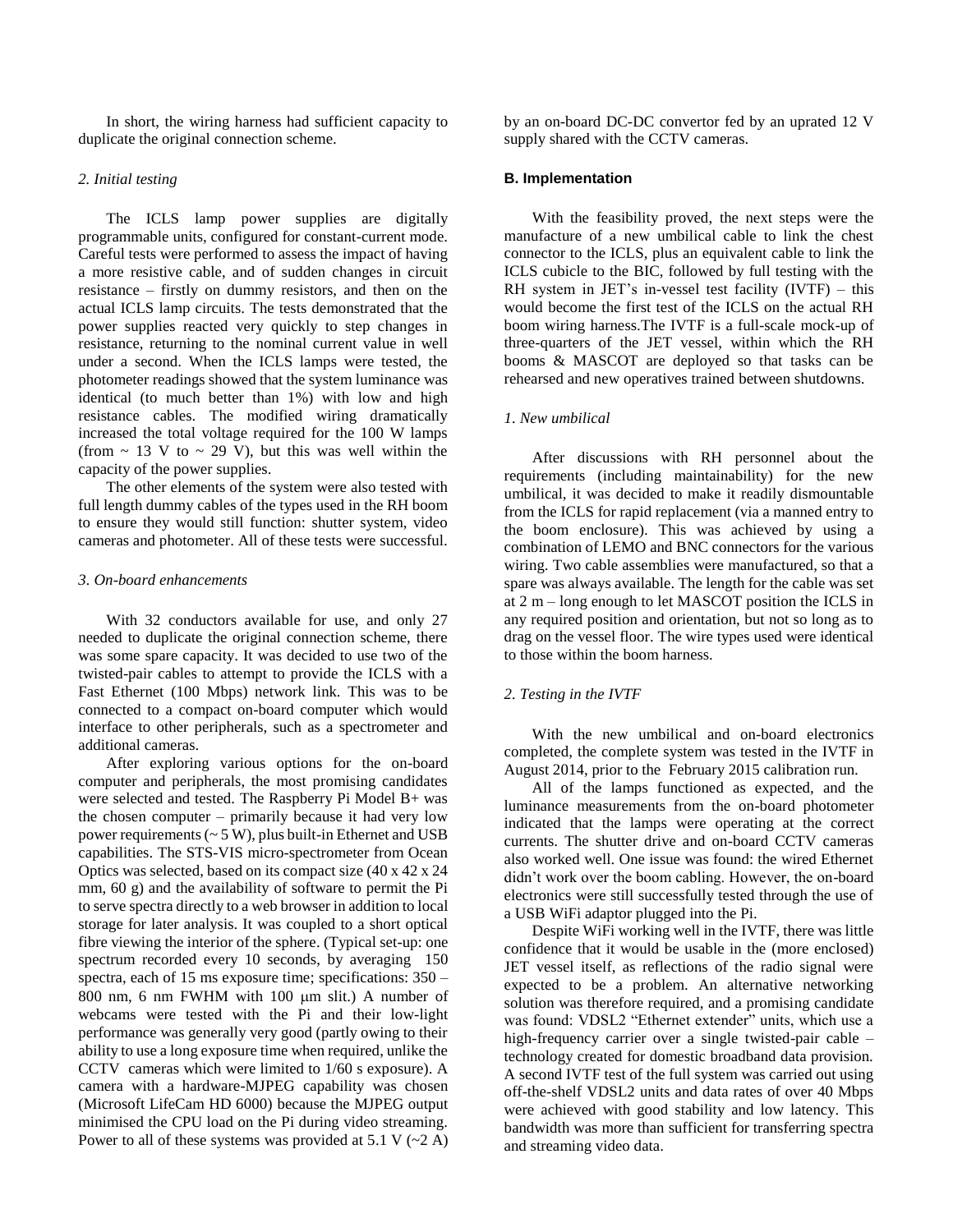#### **III. SPHERE UNIFORMITY IMPROVEMENTS**

When results from the 2010 calibration run were analysed, it was noticed that for one diagnostic (the "KT3" divertor spectroscopy system), the data for three overlapping sections of the radial profile showed a mismatch of  $\sim$  5 – 10%; this was subsequently investigated. These particular calibrations were of very long duration (several hours per position), so the inboard and outboard sections had been calibrated first, with the central section being calibrated around 24 hours later. Between the two sessions, the RH system had performed other work (including calibrations of other diagnostics). This created the possibility that the sphere had not been oriented in quite the same way for both sessions. The internal uniformity of the integrating sphere was believed to be very good so the orientation wasn't expected to have made a difference, but checks were performed to rule this out. However, an offaxis non-uniformity was found (which *may* have caused the issues for KT3), originating from a shadow cast on the internal surface of the sphere by the baffle beside the active lamp.

The role of the baffles in an integrating sphere is to prevent light from reaching certain parts of the sphere (e.g. the exit port) without scattering at least once from a diffusely-reflecting surface. The original baffles in the ICLS were configured to prevent the lamps from directly illuminating the "central zone" of the sphere, i.e. the portion seen through the aperture when looking along the axis. The uniformity within this region of the sphere was good, but when viewing off-axis it was possible to observe a brighter region which was directly illuminated by the lamp (see Fig 2). The spectral radiance in this zone beyond the shadow line was found to be  $5 - 20\%$  higher than that of the central zone.

This non-uniformity would not cause issues for normal laboratory usage of the sphere (because there would be minimal risk of accidentally viewing sufficiently off-axis) but in the RH environment calibrations were susceptible to errors arising from it because of the way the ICLS is positioned. This is done by moving the sphere's aperture



FIG. 2. Cross section of ICLS depicting lamp and baffle locations, and the origin of the brighter region away from the axis.

into the view of the diagnostic; e.g. for fibre-optic based diagnostics, the shutter is typically closed and one or more fibres back-illuminated; the sphere is moved until the light spots from the fibres are appropriately positioned on the target pattern on the shutter itself. However, this is only guaranteed to put the *centre* of the sphere aperture in the correct place; it does not ensure that the sphere orientation is correct, i.e. that the sphere axis is aligned with the diagnostic line of sight.

In the RH environment, movements of MASCOT and its tooling are monitored by a range of cameras and by the use of a real-time virtual-reality/CAD system. In discussion with the RH team it became clear that due to mechanical issues (such as stretching of drive cables to the MASCOT "wrists") discrepancies as large as 20° could exist between the true orientation of the ICLS and its indicated orientation, which would be enough to allow diagnostics to view the brighter regions of the sphere. In any case, before the nonuniformity was discovered there was little scrutiny of the orientation during calibrations. It should be noted that the KT3 diagnostic isn't especially sensitive to the problem; but the symptoms are more readily noticed with it than with most other diagnostics.

There are two ways to address this issue: avoiding "bad" orientations when positioning the sphere, or reducing the non-uniformity. For the 2013 and 2015 runs, care was taken to reduce the risk of viewing the brighter region (including intentionally biasing the ICLS orientation slightly off-axis – away from the brighter zone). A number of schemes to permit more precise orientation were then considered, but by the time of the 2017 runs the nonuniformity itself had been addressed, as described below.

When the non-uniformity was first observed, inspection of the CAD model and non-sequential raytracing (using Zemax) provided a clear understanding of the root cause. A new baffle shape was required. Using a simple Python code, calculations were made of the baffle shape required on any chosen plane to block light from reaching a chosen locus on the sphere surface (typically a circle, e.g. the exit port or an enlarged region around the central zone). In the end, after assessing a number of designs and some discussion with Labsphere (the original manufacturers of the ICLS), an extremely small and simple baffle design was chosen. The new design permits the lamps to directly illuminate the central zone – its only role is to prevent light from directly reaching the exit port – with the beneficial side-effect of giving a slight increase in spectral radiance. In Fig 3, Zemax uniformity modelling results for old and new designs are compared; it can be seen that the new design has removed the off-axis step increase and improved the uniformity within the central zone. A full set of four baffles was subsequently manufactured and installed; tests were made which confirmed the improved uniformity performance.